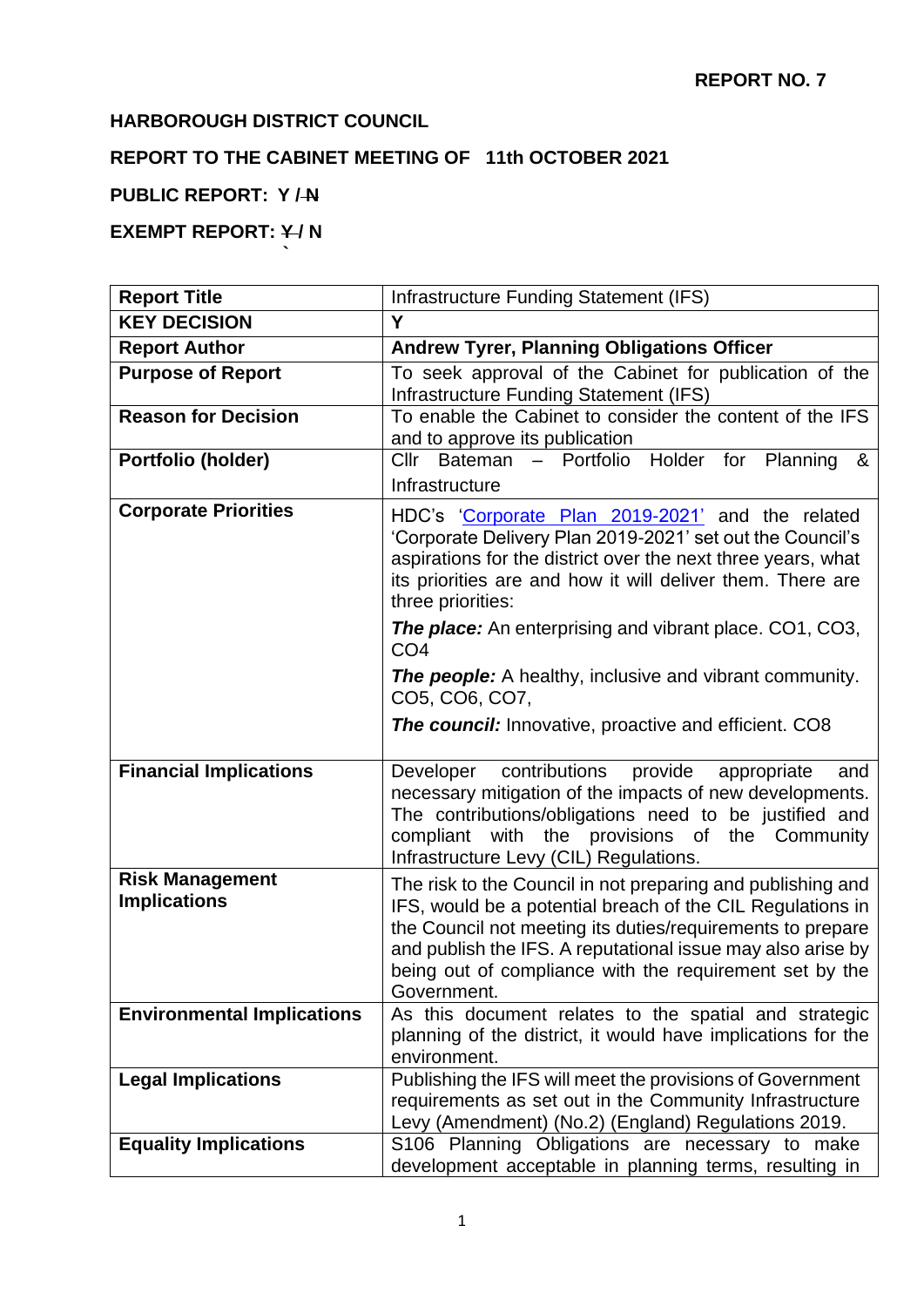|                                     | sustainable development which provides for social,<br>economic and environmental well-being. Planning<br>obligations often provide for community facilities which<br>can benefit the following groups, for example, the<br>vulnerable, senior citizens, children, those caring for<br>others and people with disabilities. |
|-------------------------------------|----------------------------------------------------------------------------------------------------------------------------------------------------------------------------------------------------------------------------------------------------------------------------------------------------------------------------|
| <b>Data Protection Implications</b> | None as far as this report is concerned.                                                                                                                                                                                                                                                                                   |
| <b>Consultation</b>                 | Internal consultation with the portfolio holder.                                                                                                                                                                                                                                                                           |
| <b>Options</b>                      | Option 1 – approve the Infrastructure Funding Statement<br>(IFS) to be published to comply with the requirements of<br>the CIL Regulations.<br>Option $2$ – not to approve the publication of the IFS would<br>be a potential breach of the CIL Regulations.                                                               |
| <b>Background Papers</b>            | None.                                                                                                                                                                                                                                                                                                                      |
| <b>Recommendation</b>               | That the Cabinet approve the Infrastructure Funding<br>Statement (IFS) attached as Appendix A, for<br>publication.                                                                                                                                                                                                         |

#### **1 Introduction**

- 1.1 Community Infrastructure Levy (Amendment) (No.2) (England) Regulations came into force on 1 September 2019. Under the regulations, Infrastructure Funding Statements (IFS) replace CIL Regulation 123 Lists as the mechanism through which infrastructure projects are identified.
- 1.2 The IFS is required to be published annually to provide a summary of all financial and non-financial developer contributions relating to section 106s within the district. It will include a statement of infrastructure projects that the Council intends to, be wholly or partly funded by planning obligations. It will also set out the spending protocol including the process that the Council will undertake for allocating planning obligations.

## **2.0 Key Facts**

- 2.1 The Community Infrastructure Levy (Amendment) (England) (No.2) Regulations 2019 came into force on 1st September 2019 and made important changes to the operation of CIL and section 106 planning obligations including the lifting of the 'pooling restrictions' on the amount of planning obligations that can be used to fund a single project or piece of infrastructure.
- 2.2 Planning obligations are required to meet the statutory tests under Regulation 122 of the CIL Regulations which are:
	- Necessary to make a development acceptable in planning terms
	- Directly related to a development
	- Fairly and reasonably related in scale and kind to a development.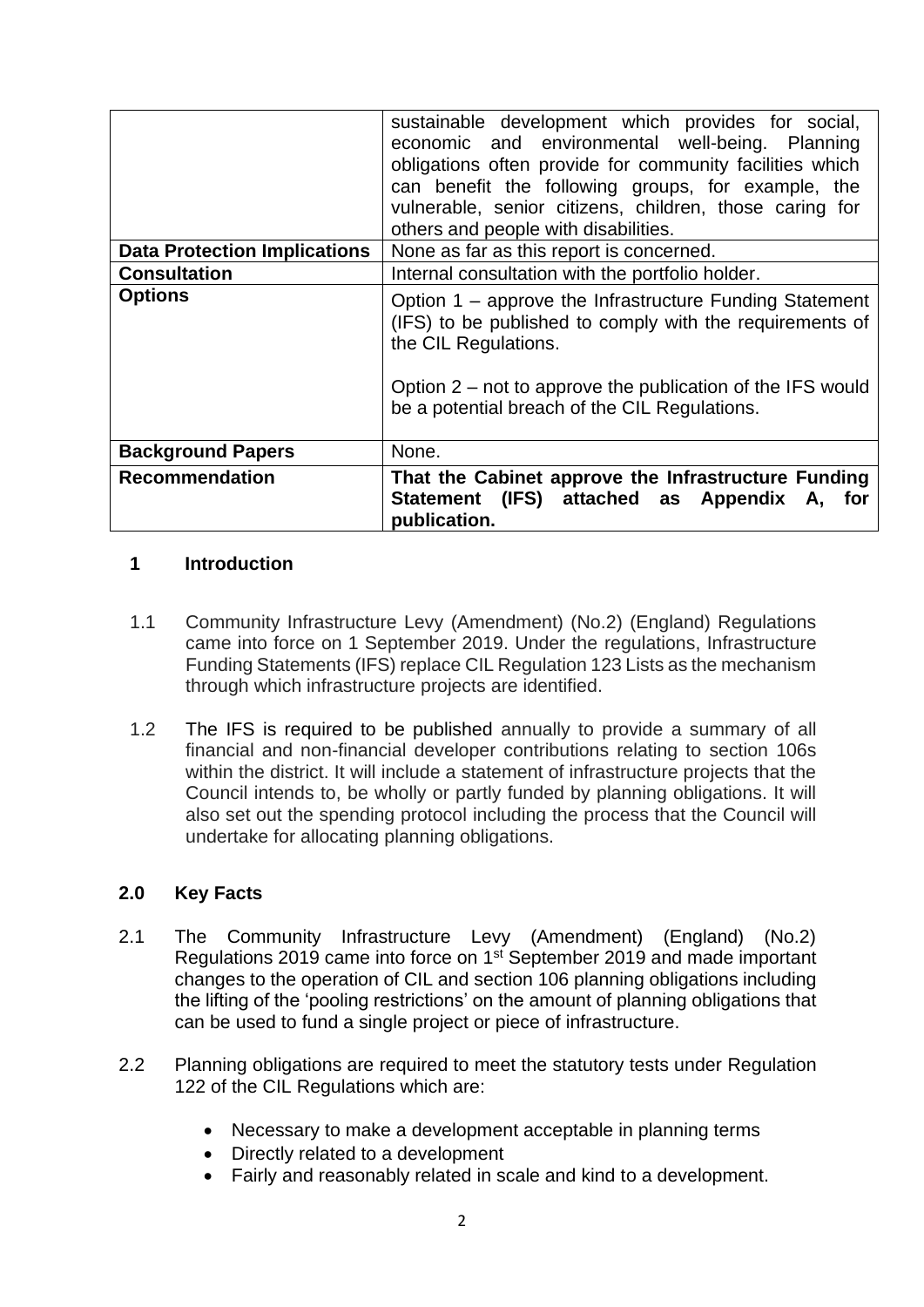- 2.3 The annual Infrastructure Funding Statement (IFS) is required to be published by 31<sup>st</sup> December each year moving forward. This IFS will be the second one to be prepared and published. In comparison to the previous year, 2020/21 has seen a lower amount of contributions received and contributions spent and a low number of S106 agreements signed. A key factor has been the Covid 19 pandemic which has impacted on wider economic activity, including the construction industry and the resultant constraints on service providers/stakeholders/infrastructure partners e.g., health bodies needing to focus on the pandemic rather able to spend/implement infrastructure through available S106 funds.
- 2.4 For the financial year 2020/21 onwards, any local authority that has received developer contributions, section 106 planning obligations or Community Infrastructure Levy, (CIL)) must publish their IFS online.
- 2.5 Annual Infrastructure Funding Statements should ideally report on the delivery and provision of infrastructure; contributions received (paid) to the Council and the spending of contributions on the infrastructure improvements that have been funded, including those passed to other bodies to be spent.
- 2.6 Harborough District Council's second IFS has been drafted (**Appendix A**) and has been prepared in anticipation of publishing it before the deadline of 31<sup>st</sup> December 2021, or earlier if possible. The current draft IFS is comprised of a general statement and a series of sections with appropriate tables for the financial year 2020/21.
- 2.7 Table 1, below, shows the section 106 planning obligations received in financial year 2020/21 at a total of **£1,584,493.03,** comprised of affordable housing; community facilities; health; Off-site recreation (allotments/greenways/sports); Police and cemetery.

| Infrastructure type           | £ Amount received |
|-------------------------------|-------------------|
|                               |                   |
| Affordable Housing            | 569,677.88        |
|                               |                   |
| <b>Community facilities</b>   | 315,559.49        |
|                               |                   |
| <b>Health CCG</b>             | 171,737.40        |
|                               |                   |
| Offsite recreation            | 263,789.64        |
| (allotments/greenways/sports) |                   |
|                               |                   |
| Children & Young People       | 58,909.08         |
|                               |                   |
| Police                        | 166,876.62        |
|                               |                   |
| Cemetery                      | 37,942.92         |
| <b>Total</b>                  | 1,584,493.03      |

**Table 1: Amount of S106 contributions received by the Council in 2020/21 by Infrastructure Type**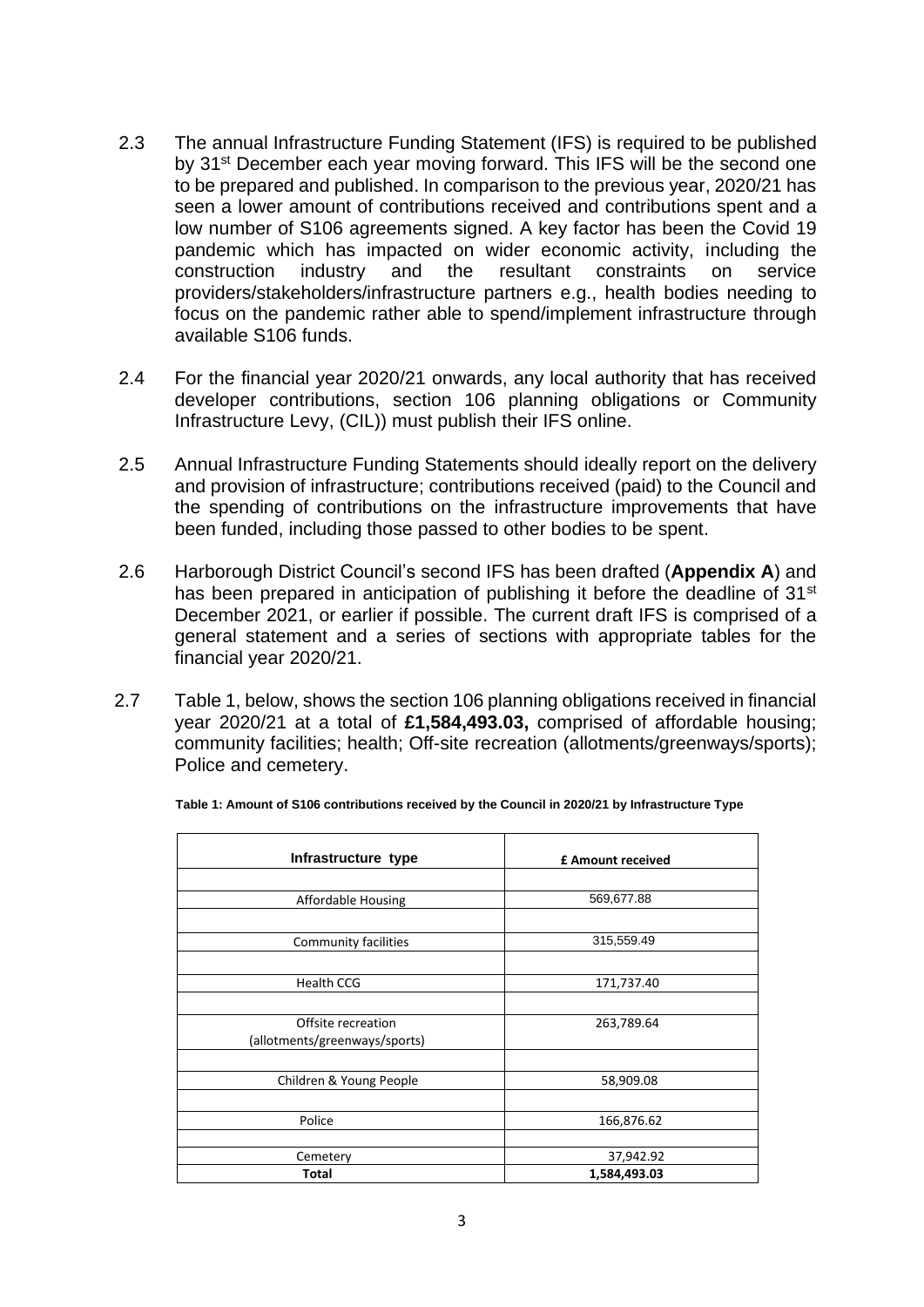2.8 Spending the contributions received is an important part of the IFS. Table 2 below shows the financial obligations spent and numbers of affordable housing secured. (Please note: **the majority of the contributions spent do not precisely match or tally with those received in Table 1 above, because the contributions spent in 2020/21 were received/paid in previous years).**

| <b>Dwellings Secured/Amount Spent</b> |
|---------------------------------------|
|                                       |
| 207 dwellings provided                |
|                                       |
| £7,200.00                             |
|                                       |
|                                       |
|                                       |
| £57,429.86                            |
| £64,629.86                            |
|                                       |

**Table 2: S106 Contributions Spent by Infrastructure Type in 2020/21**

2.9 Table 3 below shows the cumulative amounts received (paid in from developers), whilst Table 4 beneath shows the cumulative amounts of contributions spent in the Council's first Infrastructure Funding Statement (IFS) of 2019/20 and those spent in the second IFS of 2020/21. The significant difference in the amount shown as spent in 2020/21 to that spent in 2019/20 in Table 4 is due to the effects of the Covid 19 pandemic.

**Table 3: S106 Contributions cumulatively received in 2019/20 & 2020/21**

| <b>Financial Year</b>  | amount paid   |
|------------------------|---------------|
| 2019/20                | £2.870.320.79 |
| 20/20/21               | £1.584.493.03 |
| Cumulative paid: total | £4,454,813.82 |

**Table 4: S106 Contributions cumulatively spent in 2019/20 & 2020/21** 

| <b>Financial Year</b>   | amount spent  |
|-------------------------|---------------|
| 2019/20                 | £3.858.703.71 |
| 2020/21                 | £64.629.86    |
| Cumulative spend: total | £3,923,333.57 |

#### **3.0 Conclusion**

3.1 The Government sees the Infrastructure Funding Statement (IFS) an important tool to secure wider engagement, with local communities and infrastructure providers, for example. It can also be used to inform Statements of Common Ground (SoCG) between parties. It is intended to add transparency, about how contributions have been used to fund infrastructure improvements and ensure the spending of section 106 contributions on infrastructure is transparent and accountable.